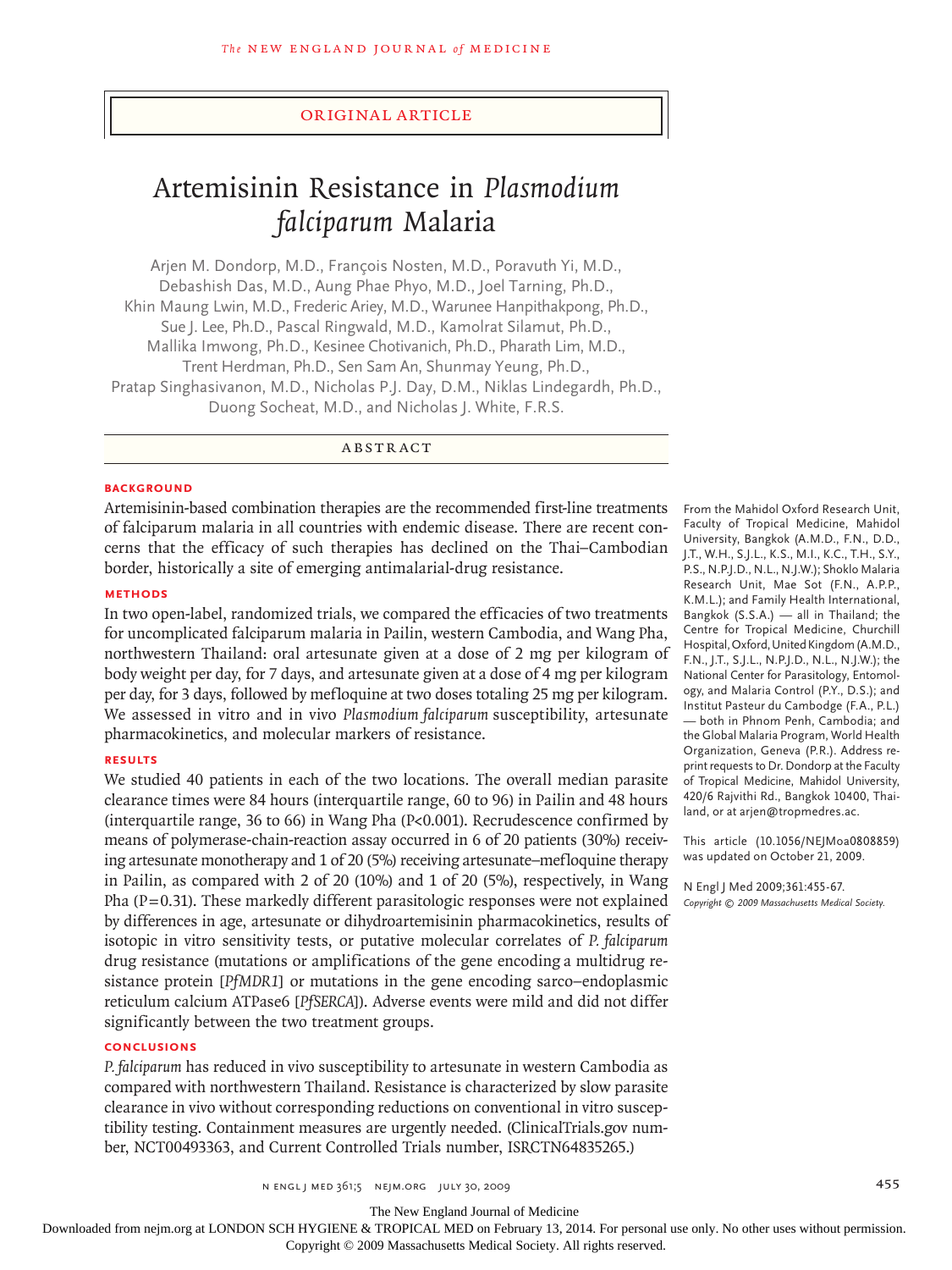ARTEMISININS ARE ESTABLISHED ANTI-<br>malarial agents with an excellent safety<br>profile.<sup>1</sup> Artemisinin-based combination<br>therapies are now recommended by the World malarial agents with an excellent safety profile.1 Artemisinin-based combination therapies are now recommended by the World Health Organization (WHO) as first-line treatment of uncomplicated falciparum malaria in all areas in which malaria is endemic.<sup>2</sup> Replacing ineffective, failing treatments (chloroquine and sulfadoxine–pyrimethamine) with artemisinin-based combination therapies has reduced the morbidity and mortality associated with malaria.<sup>3-5</sup> Parenteral artesunate is replacing quinine for the treatment of severe malaria.<sup>6</sup> Recently, there have been signs that the efficacy of artemisinin-based combination therapy and artesunate monotherapy have declined in western Cambodia.7-10 Artemisinin resistance would be disastrous for global malaria control. To characterize treatment responses to artemisinin derivatives and provide evidence for planning containment-measure strategies, WHO and the National Malaria Control Programmes of Cambodia and Thailand established a multipartite task force. The trials reported here were conducted as part of this initiative.

#### Methods

# **Study design**

We conducted two open-label, randomized, clinical, parasitologic, and pharmacokinetic studies to compare therapeutic responses to artesunate in Pailin, western Cambodia, where artemisinins have been used for more than 30 years, and at the northwestern Thai–Burmese border, a region where artemisinin-based combination therapies were first deployed<sup>11</sup> in 1994 and remain highly effective.5 The study was monitored externally. Approval for the study design was obtained from the Ministry of Health in Cambodia, the Ethics Committee of the Faculty of Tropical Medicine of Mahidol University in Thailand, the Oxford Tropical Medicine Ethical Committee, the WHO Research Ethics Review Committee, and the Technical Review Group of the WHO Western Pacific Regional Office.

#### **Study Sites and Patients**

The studies were conducted in Pailin Referral Hospital in western Cambodia and in the Shoklo Malaria Research Unit (SMRU) clinic in Wang Pha, Tak Province, northwestern Thailand. Malaria transmission is low and seasonal in both sites.<sup>12</sup> In Pailin, children over 5 years of age and nonpregnant adults with uncomplicated falciparum malaria (parasite density, ≥10,000 per cubic millimeter of blood at the time of screening) were enrolled if written informed consent had been obtained from the patient or, if a child, from a parent or guardian. The study in Wang Pha, Thailand, started later, but the Ethics Committee of the Faculty of Tropical Medicine of Mahidol University did not approve the enrollment of children, so only nonpregnant adults and children at least 16 years of age were enrolled, after written informed consent had been provided by the patient or, if a child, by a parent or guardian. Patients with severe disease,<sup>2</sup> coinfection, infection with other malaria species, antimalarial-drug use within 48 hours before enrollment, or known allergies to artesunate or mefloquine were excluded.

#### **Drug Therapy**

Patients were randomly assigned, in blocks of 10, to receive either artesunate (Guilin Pharmaceutical, with repacking and quality control by Sanofi-Synthelabo for distribution in Cambodia and by Atlantic for distribution in Thailand) or artesunate plus mefloquine (Medochemie for Cambodia and MephaPharma for Thailand). The artesunate monotherapy was administered as 2 mg per kilogram of body weight per day, orally, for 7 days. The artesunate–mefloquine therapy was administered as artesunate at a dose of 4 mg per kilogram per day, orally, for 3 days, plus mefloquine at a dose of 15 mg per kilogram on day 3 and 10 mg per kilogram on day 4.

Opaque envelopes contained the unique study numbers of the patients, with the numbers referring to numbered allocated antimalarial treatments stored in an opaque, hard-cover box. Drug administration was directly observed. If vomiting occurred within 30 minutes after administration, the full dose was repeated; if it occurred between 30 and 60 minutes after administration, half the dose was given. The use of antibiotics with antimalarial activity was avoided. All patients were hospitalized for 7 days.

# **Clinical Procedures**

A full clinical history was obtained on admission to the hospital, and a physical examination and blood collection were carried out. Tympanic temperature was recorded every 6 hours. Fever clearance times were defined as the time to the first temperature reading of less than 37.5°C and the time to the start of the first 24-hour period during

The New England Journal of Medicine

Downloaded from nejm.org at LONDON SCH HYGIENE & TROPICAL MED on February 13, 2014. For personal use only. No other uses without permission.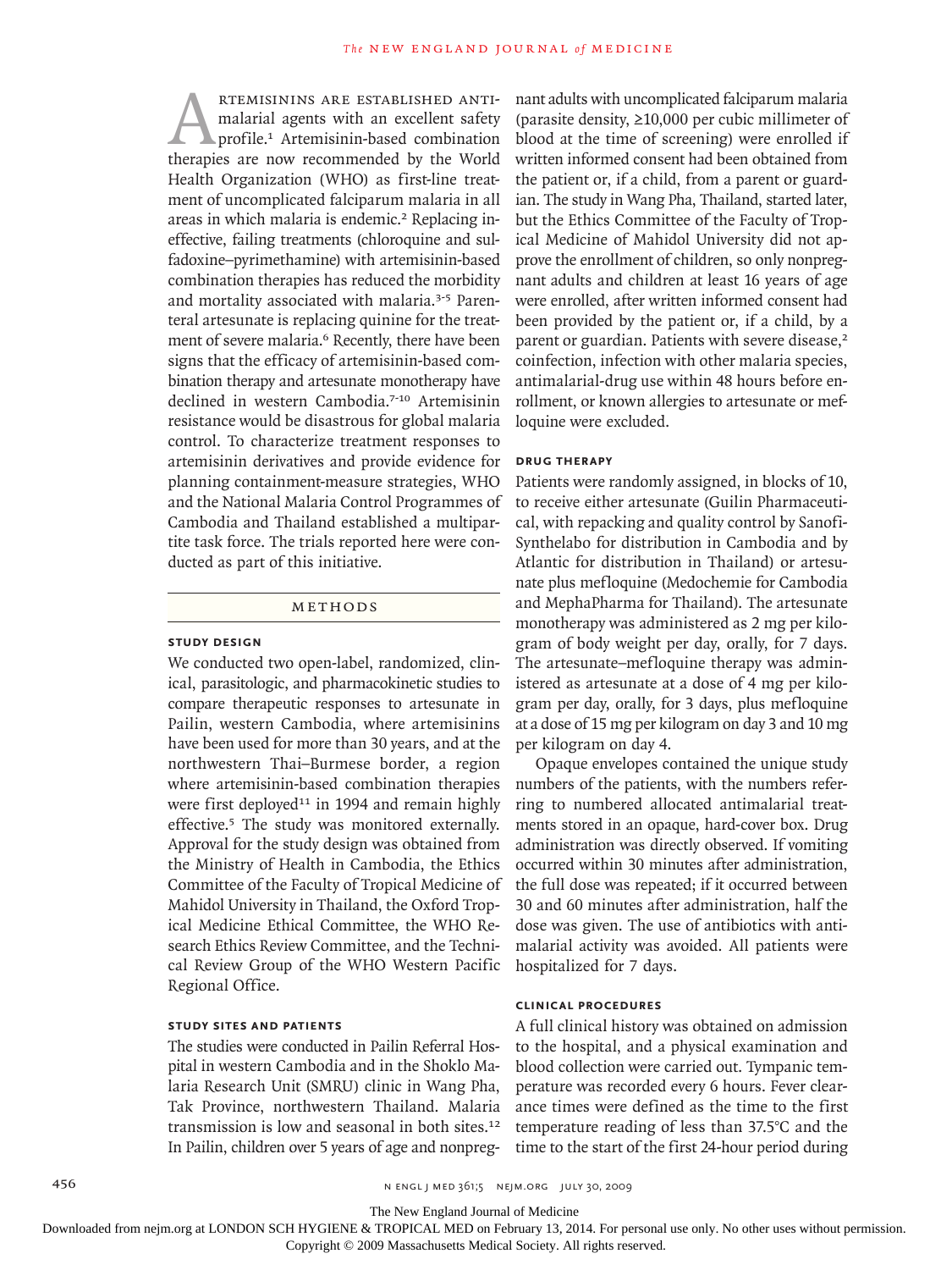

which the temperature remained below 37.5°C. Adverse events were recorded on a standard form. Parasite asexual stages and gametocyte counts t were determined at 0, 4, 8, and 12 hours and then Kit, Qiagen). Amplification and analysis were every 6 hours until two consecutive slides were free of asexual parasites. The parasite clearance ph time was defined as the time from the start of treatment until the first negative blood smear. Parasite-reduction ratios were calculated as 100 minus the percentage reduction from the baseline level.

# **Follow-up Evaluations**

Patients were assessed weekly until day 63 after enrollment and were advised to return if they felt unwell. Blood specimens were collected on enrollment and at the time of any recurrent para-

sitemia, for purposes of parasite genotyping. DNA extraction and purification were performed with the use of a standardized kit (QIAamp DNA Mini performed as described previously.<sup>13</sup> Polymorphisms in genes encoding the surface proteins of phisms in genes encount<sub>u</sub> the same process of the *Plasmodium falciparum* merozoite (MSP-1 and MSP-2) and the glutamate-rich protein (GLURP) as 100 were compared between samples obtained before and after treatment to distinguish reinfection from recrudescence.<sup>14</sup> clearance phisms in genes encoding t Kit, Qiagen). Amplification

> Recurrent *P. falciparum* infection was treated in the artesunate-monotherapy group with artesunate at a dose of 4 mg per kilogram per day, and in the artesunate–mefloquine group with artesunate at a dose of 6 mg per kilogram per day, combined with doxycycline at a dose of 3.5 mg

The New England Journal of Medicine

Downloaded from nejm.org at LONDON SCH HYGIENE & TROPICAL MED on February 13, 2014. For personal use only. No other uses without permission.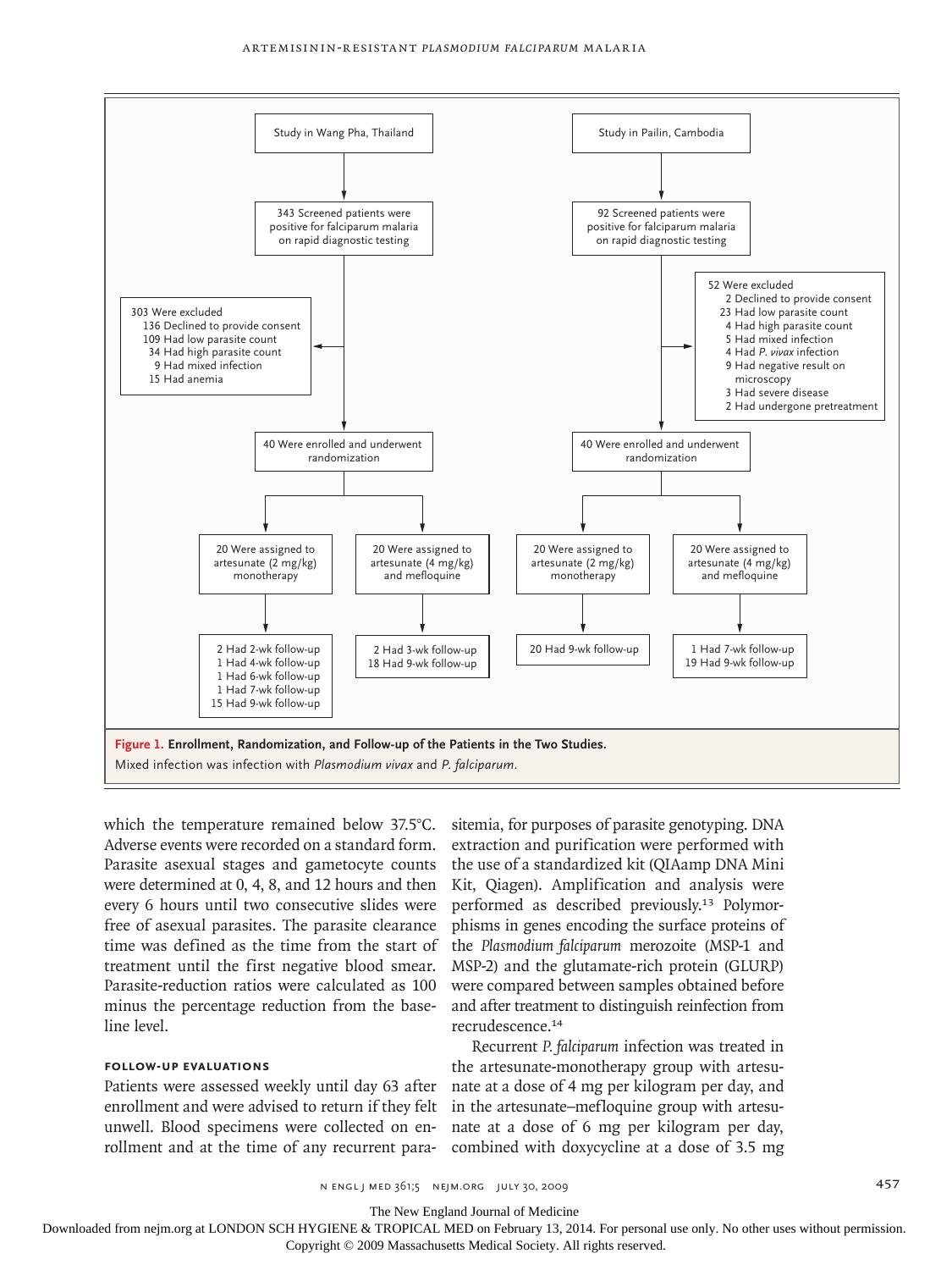| Table 1. Baseline Characteristics of the Study Patients, According to Location.* |                                         |                                         |                                         |                                         |                                    |
|----------------------------------------------------------------------------------|-----------------------------------------|-----------------------------------------|-----------------------------------------|-----------------------------------------|------------------------------------|
| Characteristic                                                                   | Wang Pha, Thailand                      |                                         | Pailin, Cambodia                        |                                         | P Value for Wang Pha<br>vs. Pailin |
|                                                                                  | Artesunate<br>Monotherapy<br>$(N = 20)$ | Artesunate-<br>Mefloquine<br>$(N = 20)$ | Artesunate<br>Monotherapy<br>$(N = 20)$ | Artesunate-<br>Mefloquine<br>$(N = 20)$ |                                    |
| Male sex - no. $(\%)$                                                            | 19(95)                                  | 20 (100)                                | 15(75)                                  | 16(80)                                  | 0.01                               |
| Weight $-$ kg                                                                    |                                         |                                         |                                         |                                         | $0.001$ <sup>+</sup>               |
| Median                                                                           | 55                                      | 51                                      | 47                                      | 47                                      |                                    |
| Range                                                                            | $35 - 66$                               | $39 - 59$                               | $21 - 60$                               | $21 - 62$                               |                                    |
| $Age - yr$                                                                       |                                         |                                         |                                         |                                         | 0.008                              |
| Mean                                                                             | 31                                      | 30                                      | 27                                      | 22                                      |                                    |
| 95% CI                                                                           | $28 - 35$                               | $26 - 34$                               | $21 - 33$                               | $16 - 27$                               |                                    |
| Temperature - °C                                                                 |                                         |                                         |                                         |                                         | < 0.001                            |
| Median                                                                           | 37.9                                    | 37.3                                    | 38.5                                    | 38.5                                    |                                    |
| 95% CI                                                                           | 37.6-38.3                               | $36.9 - 37.7$                           | $38.1 - 38.9$                           | $38.1 - 38.9$                           |                                    |
| Hemoglobin - g/dl                                                                |                                         |                                         |                                         |                                         | 0.21                               |
| Median                                                                           | 12.5                                    | 12.4                                    | 11.8                                    | 12.0                                    |                                    |
| 95% CI                                                                           | $11.7 - 13.3$                           | $11.6 - 13.3$                           | $10.8 - 12.8$                           | $10.9 - 13.1$                           |                                    |
| White-cell count $-x10^{-3}/$ mm <sup>3</sup>                                    |                                         |                                         |                                         |                                         | $0.71$ <sup>+</sup>                |
| Median                                                                           | 5.6                                     | 5.8                                     | 5.3                                     | 6.2                                     |                                    |
| Range                                                                            | $2.0 - 13.4$                            | $2.8 - 12.2$                            | $3.7 - 8.9$                             | $3.3 - 11.9$                            |                                    |
| Platelet count $-x10^{-3}/mm^3$                                                  |                                         |                                         |                                         |                                         | 0.19 <sub>1</sub>                  |
| Median                                                                           | 121                                     | 104                                     | 82                                      | 114                                     |                                    |
| Range                                                                            | 47-410                                  | $29 - 357$                              | $17 - 357$                              | $40 - 383$                              |                                    |
| Glucose - mg/dl                                                                  |                                         |                                         |                                         |                                         | $<0.001$ <sup>*</sup>              |
| Median                                                                           | 116                                     | 108                                     | 98                                      | 97                                      |                                    |
| Range                                                                            | $96 - 169$                              | 89-197                                  | 74-186                                  | $74 - 184$                              |                                    |
| Creatinine - mg/dl                                                               |                                         |                                         |                                         |                                         | $0.02 +$                           |
| Median                                                                           | 0.98                                    | 0.97                                    | 0.85                                    | 0.81                                    |                                    |
| 95% CI                                                                           | $0.90 - 1.06$                           | $0.89 - 1.04$                           | $0.75 - 0.95$                           | $0.66 - 0.95$                           |                                    |
| Bilirubin — mg/dl                                                                |                                         |                                         |                                         |                                         | < 0.001                            |
| Geometric mean                                                                   | 1.00                                    | 0.94                                    | 1.53                                    | 1.57                                    |                                    |
| 95% CI                                                                           | $0.74 - 1.34$                           | $0.75 - 1.19$                           | $1.26 - 1.87$                           | $1.29 - 1.92$                           |                                    |
| Alanine aminotransferase - U/liter                                               |                                         |                                         |                                         |                                         | $0.15\dagger$                      |
| Median                                                                           | $24\,$                                  | 27                                      | 26                                      | $17\,$                                  |                                    |
| Range                                                                            | $7 - 110$                               | $7 - 50$                                | $8 - 80$                                | $6 - 40$                                |                                    |
| Aspartate aminotransferase - U/liter                                             |                                         |                                         |                                         |                                         | $< 0.001$ <sup>*</sup>             |
| Median                                                                           | 25                                      | 30                                      | 45                                      | 38                                      |                                    |
| Range                                                                            | $12 - 130$                              | $15 - 51$                               | $30 - 149$                              | $29 - 65$                               |                                    |
| Alkaline phosphatase - U/liter                                                   |                                         |                                         |                                         |                                         | $< 0.001$ <sup>+</sup>             |
| Median                                                                           | 68                                      | 79                                      | 108                                     | 92                                      |                                    |
| Range                                                                            | $33 - 148$                              | $43 - 118$                              | $54 - 226$                              | $63 - 268$                              |                                    |

458 n engl j med 361;5 nejm.org july 30, 2009

The New England Journal of Medicine

Downloaded from nejm.org at LONDON SCH HYGIENE & TROPICAL MED on February 13, 2014. For personal use only. No other uses without permission.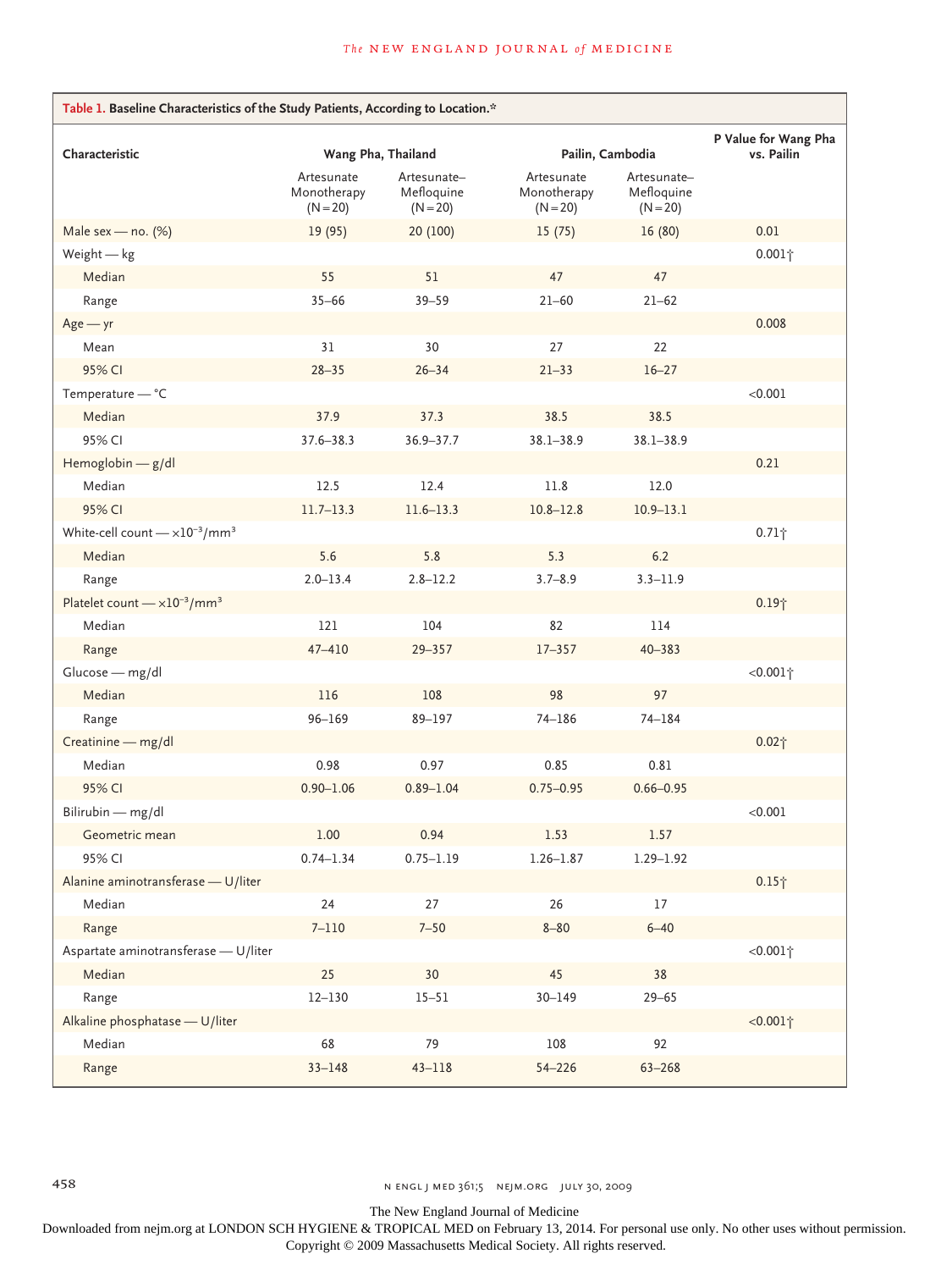| Table 1. (Continued.)                  |                                         |                                         |                                         |                                         |                                    |
|----------------------------------------|-----------------------------------------|-----------------------------------------|-----------------------------------------|-----------------------------------------|------------------------------------|
| Characteristic                         |                                         | Wang Pha, Thailand                      |                                         | Pailin, Cambodia                        | P Value for Wang Pha<br>vs. Pailin |
|                                        | Artesunate<br>Monotherapy<br>$(N = 20)$ | Artesunate-<br>Mefloquine<br>$(N = 20)$ | Artesunate<br>Monotherapy<br>$(N = 20)$ | Artesunate-<br>Mefloquine<br>$(N = 20)$ |                                    |
| Albumin $-g/dl$                        |                                         |                                         |                                         |                                         | 0.22                               |
| Median                                 | 3.8                                     | 3.8                                     | 3.5                                     | 3.8                                     |                                    |
| 95% CI                                 | $3.6 - 4.0$                             | $3.6 - 4.0$                             | $3.3 - 3.7$                             | $3.6 - 4.0$                             |                                    |
| Parasite density - no./mm <sup>3</sup> |                                         |                                         |                                         |                                         | < 0.001                            |
| Geometric mean                         | 37,214                                  | 22,746                                  | 64,166                                  | 65,299                                  |                                    |
| 95% CI                                 | 26,391-52,477                           | 13,888-37,252                           | 39,155-105,153                          | 40,813-104,474                          |                                    |
| Presence of gametocytes - no. (%)      | 6(30)                                   | 5(25)                                   | 5(25)                                   | 6(30)                                   | 1.00                               |

\* In Pailin, Cambodia, children older than 5 years of age were included, whereas in Wang Pha, Thailand, children 16 years of age or older and adults were enrolled. Artesunate monotherapy consisted of oral artesunate at a dose of 2 mg per kilogram of body weight per day for 7 days. Artesunate–mefloquine therapy consisted of oral artesunate at a dose of 4 mg per kilogram per day for 3 days, followed by mefloquine at a dose of 15 mg per kilogram on day 3 after admission and 10 mg per kilogram on day 4 after admission. The data are listed separately for children and adults in Table S1 in the Supplementary Appendix, available with the full text of this article at NEJM.org. To convert values for glucose to millimoles per liter, multiply by 0.05551. To convert values for creatinine to micromoles per liter, multiply by 88.4. To convert values for bilirubin to micromoles per liter, multiply by 17.1. CI denotes confidence interval.

† The P value was calculated with the use of the Mann–Whitney U test.

or older or clindamycin at a dose of 10 mg per kilogram twice a day in younger children. All these regimens were 7 days in duration.

# **Pharmacokinetics of Artesunate and Dihydroartemisinin**

Venous-blood specimens were obtained at 0, 0.25, 0.5, 1, 1.5, 2, 3, 4, 5, 6, 8, and 12 hours after the first artesunate dose. In Pailin, the samples were collected on ice in prechilled fluoride–oxalate tubes. After methodologic investigations,<sup>15</sup> the tubes were changed to prechilled lithium–heparin tubes for the Thailand study. Samples were centrifuged at 4°C and stored in liquid nitrogen until analysis. Plasma concentrations of artesunate and dihydroartemisinin (the active metabolite of artesunate) were measured by means of high-throughput liquid chromatography–tandem mass spectrometry after solid-phase extraction.<sup>16</sup> Artesunate and dihydroartemisinin labeled with a stable isotope were used as internal standards. The coefficients of variation for all quality-control samples were less than 5% at all drug concentrations. Pharmacokinetics were characterized through noncompartmental analysis, with the use of WinNonlin software, version 5.0 (Pharsight).

per kilogram per day in patients 8 years of age Artesunate and dihydroartemisinin concentrations at the Cambodian site were multiplied by 1.09 to adjust for the different anticoagulants used at the Thai site.15 We report the observed maximum plasma concentrations of artesunate and dihydroartemisinin and the observed times to the maximum concentration.

# **In Vitro Testing of Antimalarial-Drug Susceptibility**

In vitro testing of drug sensitivity was performed in parasites freshly obtained from the study patients at the Institute Pasteur laboratories (Phnom Penh, Cambodia) and at SMRU (Mae Sot, Thailand) by means of the standard 48-hour <sup>3</sup>H-hypoxanthine uptake inhibition method.17 The laboratoryadapted strain 3D7 was used as a reference. The 50% inhibitory concentration was determined with the use of log-probit approximation, to fit the concentration–inhibition data.

# **Molecular Markers of Antimalarial-Drug Resistance**

Copy numbers of the *P. falciparum* multidrug-resistance gene *PfMDR1* were assessed by means of a real-time polymerase-chain-reaction (PCR) assay (Taqman) involving previously described primers

The New England Journal of Medicine

Downloaded from nejm.org at LONDON SCH HYGIENE & TROPICAL MED on February 13, 2014. For personal use only. No other uses without permission.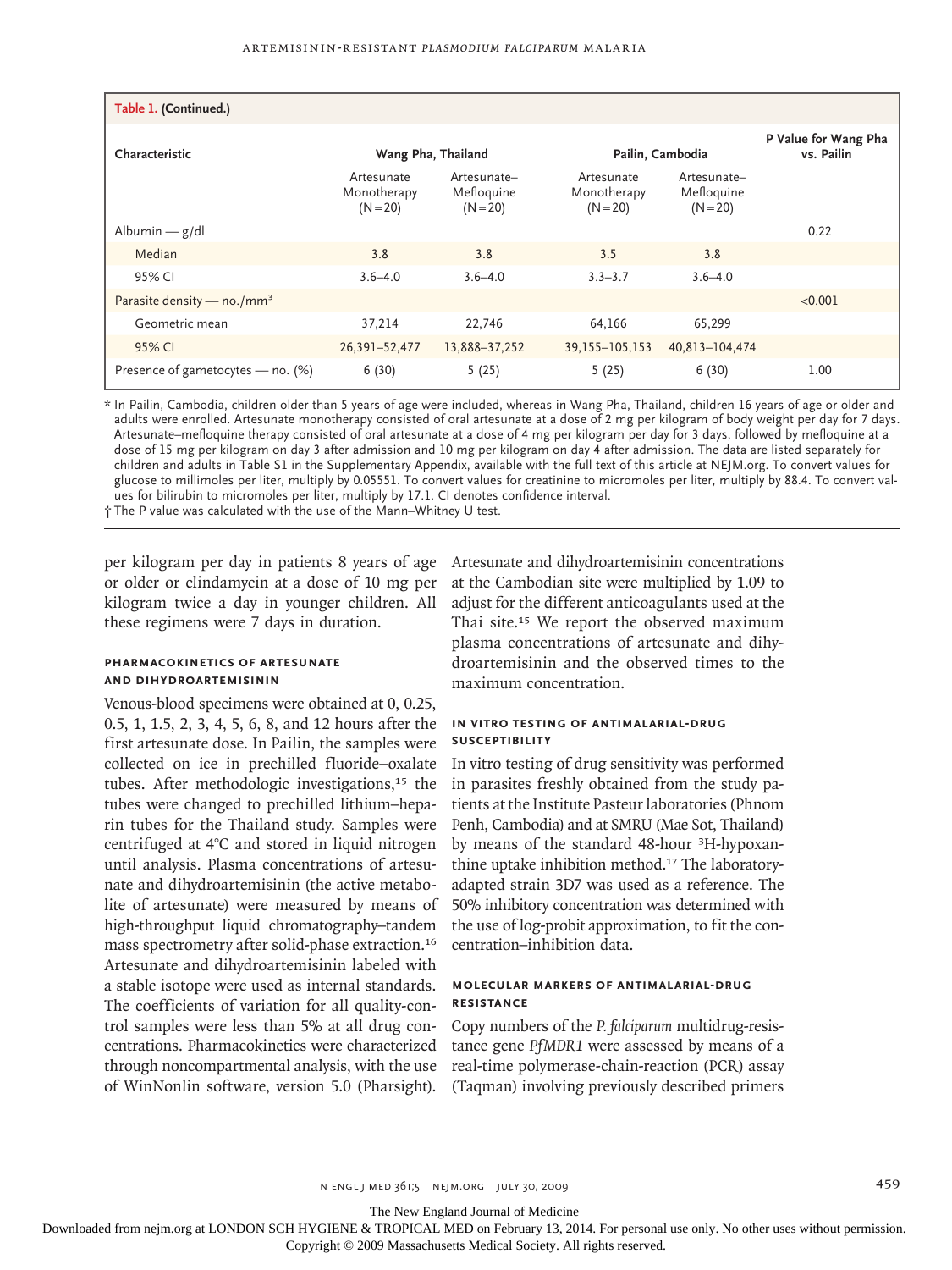|                                                | Table 2. Clinical and Parasitologic Responses in the Study Patients, According to Location. <sup>24</sup> |                                       |         |                                     |                                         |         |                                    |
|------------------------------------------------|-----------------------------------------------------------------------------------------------------------|---------------------------------------|---------|-------------------------------------|-----------------------------------------|---------|------------------------------------|
| Variable                                       |                                                                                                           | Wang Pha, Thailand                    |         |                                     | Pailin, Cambodia                        |         | P Value for Wang Pha<br>vs. Pailin |
|                                                | Monotherapy<br>(N=20)<br>Artesunate                                                                       | Artesunate–<br>Mefloquine<br>(N = 20) | P Value | Artesunate<br>Monotherapy<br>(N=20) | Artesunate-<br>Mefloquine<br>$(N = 20)$ | P Value |                                    |
| Parasite clearance time - hr                   |                                                                                                           |                                       | 0.02    |                                     |                                         | 0.61    | $-0.001$                           |
| Median                                         | 54                                                                                                        | 48                                    |         | 84                                  | $\overline{z}$                          |         |                                    |
| Interquartile range                            | $42 - 72$                                                                                                 | $30 - 54$                             |         | $54 - 96$                           | $60 - 96$                               |         |                                    |
| According to parasite density at baseline      |                                                                                                           |                                       |         |                                     |                                         |         |                                    |
| $<$ 10 <sup>5</sup> /mm <sup>3</sup>           |                                                                                                           |                                       |         |                                     |                                         |         | 0.006                              |
| No. of patients                                | $^{18}$                                                                                                   | $\overline{19}$                       |         | $\square$                           | $\overline{15}$                         |         |                                    |
| Median                                         | 54                                                                                                        | 48                                    |         | 72                                  | 66                                      |         |                                    |
| Interquartile range                            | $42 - 72$                                                                                                 | $30 - 54$                             |         | $48 - 96$                           | $60 - 84$                               |         |                                    |
| $\geq 10^{5}/mm^{3}$                           |                                                                                                           |                                       |         |                                     |                                         |         | 0.003                              |
| No. of patients                                | $\sim$                                                                                                    | $\overline{\phantom{a}}$              |         | G                                   | $\mathsf{L}\cap$                        |         |                                    |
| Median                                         | 54                                                                                                        | $60$                                  |         | 90                                  | $\frac{8}{3}$                           |         |                                    |
| Interquartile range                            | $54 - 72$                                                                                                 | $\overline{\phantom{a}}$              |         | 84-96                               | 90-108                                  |         |                                    |
| Time to 50% clearance of parasite density - hr |                                                                                                           |                                       |         |                                     |                                         | 0.61    | 0.002                              |
| Median                                         | $\blacktriangleleft$                                                                                      | 3                                     |         | $\Box$                              | $\sigma$                                |         |                                    |
| Range                                          | $1 - 24$                                                                                                  | $1 - 16$                              |         | $1 - 25$                            | $1 - 22$                                |         |                                    |
| Time to 90% clearance of parasite density — hr |                                                                                                           |                                       | 0.40    |                                     |                                         | 0.89    | 0.001                              |
| Median                                         | $\overline{12}$                                                                                           | $\Box$                                |         | 23                                  | 21                                      |         |                                    |
| Range                                          | $3 - 40$                                                                                                  | $3 - 27$                              |         | $8 - 39$                            | $11 - 44$                               |         |                                    |
| Parasite-reduction ratio                       |                                                                                                           |                                       |         |                                     |                                         |         |                                    |
| After 24 hr                                    |                                                                                                           |                                       | 0.29    |                                     |                                         | 0.85    | 0.001                              |
| Median                                         | $\Box$                                                                                                    | 0.03                                  |         | 18.7                                | 13.5                                    |         |                                    |
| Range                                          | $0.0 - 54.1$                                                                                              | $0.0 - 15.0$                          |         | $0.3 - 97.2$                        | $0.9 - 67.6$                            |         |                                    |
| After 48 hr                                    |                                                                                                           |                                       | 0.08    |                                     |                                         | 0.52    | < 0.001                            |
| Median                                         | 0.0                                                                                                       | 0.0                                   |         | 0.5                                 | 0.6                                     |         |                                    |
| Range                                          | $0.0 - 3.8$                                                                                               | $0.0 - 0.5$                           |         | $0.0 - 11.4$                        | $0.0 - 10.0$                            |         |                                    |

# **The NEW ENGLAND JOURNAL of MEDICINE**

The New England Journal of Medicine

Downloaded from nejm.org at LONDON SCH HYGIENE & TROPICAL MED on February 13, 2014. For personal use only. No other uses without permission.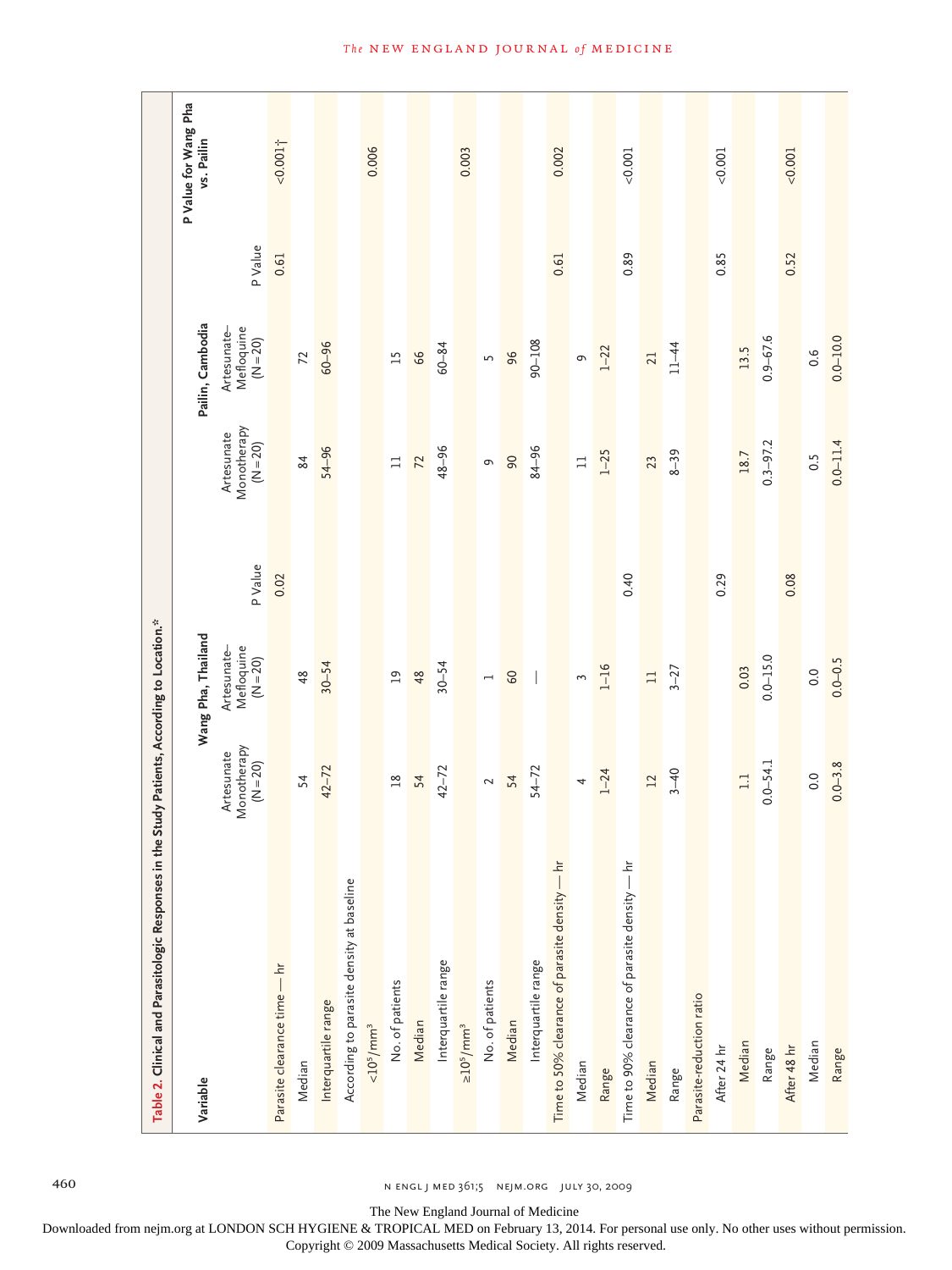| Slope of curve for log <sub>10</sub> -normalized parasite<br>clearance                                                                                                                                                                                                                                                                                                                                                                                                                                                                                                                                                                                                |                |               |      |                |                 |      |          |
|-----------------------------------------------------------------------------------------------------------------------------------------------------------------------------------------------------------------------------------------------------------------------------------------------------------------------------------------------------------------------------------------------------------------------------------------------------------------------------------------------------------------------------------------------------------------------------------------------------------------------------------------------------------------------|----------------|---------------|------|----------------|-----------------|------|----------|
| Median                                                                                                                                                                                                                                                                                                                                                                                                                                                                                                                                                                                                                                                                | 0.10           | 0.11          | 0.21 | 0.06           | 0.05            | 0.75 | $-0.001$ |
| Range                                                                                                                                                                                                                                                                                                                                                                                                                                                                                                                                                                                                                                                                 | $0.05 - 0.15$  | $0.05 - 0.28$ |      | $0.04 - 0.10$  | $0.03 - 0.11$   |      |          |
| Recrudescence - no. (%)                                                                                                                                                                                                                                                                                                                                                                                                                                                                                                                                                                                                                                               | 2(10)          | 1(5)          | 1.0  | 6 (30)         | 1(5)            | 0.09 | 0.31     |
| New infection - no. (%)                                                                                                                                                                                                                                                                                                                                                                                                                                                                                                                                                                                                                                               | 8 (40)         | 4(20)         | 0.30 | 1(5)           | $\circ$         | 1.00 | 0.001    |
| Recurrent infection with Plasmodium vivax/mixed<br>P. vivax and P. falciparum — no. $($ %                                                                                                                                                                                                                                                                                                                                                                                                                                                                                                                                                                             | $1/3$ (5/15)   | 0/2 (0/10)    |      | 6/1 (30/5)     | 5/1 (25/5)      |      | 0.11     |
| Duration of gametocyte carriage — $\tt day$ s $\ddot{\tau}$                                                                                                                                                                                                                                                                                                                                                                                                                                                                                                                                                                                                           |                |               |      |                |                 |      | 0.41     |
| Median                                                                                                                                                                                                                                                                                                                                                                                                                                                                                                                                                                                                                                                                | $\overline{a}$ | 13            |      | $\overline{a}$ | $\overline{18}$ |      |          |
| Interquartile range                                                                                                                                                                                                                                                                                                                                                                                                                                                                                                                                                                                                                                                   | $7 - 19$       | $1 - 19$      |      | $7 - 19$       | $6 - 23$        |      |          |
| Fever clearance (temperature <37.5°C)                                                                                                                                                                                                                                                                                                                                                                                                                                                                                                                                                                                                                                 |                |               |      |                |                 |      |          |
| Time to first occurrence — days                                                                                                                                                                                                                                                                                                                                                                                                                                                                                                                                                                                                                                       |                |               |      |                |                 |      | 0.72     |
| Median                                                                                                                                                                                                                                                                                                                                                                                                                                                                                                                                                                                                                                                                |                |               |      |                |                 |      |          |
| Interquartile range                                                                                                                                                                                                                                                                                                                                                                                                                                                                                                                                                                                                                                                   | $1 - 2$        | $1 - 2$       |      | $1 - 2$        | $1 - 2$         |      |          |
| Time to first 24-hr period — days                                                                                                                                                                                                                                                                                                                                                                                                                                                                                                                                                                                                                                     |                |               |      |                |                 |      | 0.90     |
| Median                                                                                                                                                                                                                                                                                                                                                                                                                                                                                                                                                                                                                                                                | $\sim$         | 2             |      | 2              |                 |      |          |
| Interquartile range                                                                                                                                                                                                                                                                                                                                                                                                                                                                                                                                                                                                                                                   | $1 - 2$        | $1 - 2$       |      | $1 - 3$        | $1 - 2$         |      |          |
| * Artesunate monotherapy consisted of oral artesunate at a dose of 2 mg per kilogram of body weight per day for 7 days. Artesunate-mefloquine therapy consisted of oral artesunate at a<br>dose of 4 mg per kilogram per day for 3 days, followed by mefloquine at a dose of 15 mg per kilogram on day 3 after admission and 10 mg per kilogram on day 4 after admission.<br>‡ Duration of carriage is reported only for patients for whom blood specimens were positive for gametocytes at any time.<br>§ A total of 20 patients from Wang Pha and 8 patients from Pailin did not present with fever on admi<br>P=0.008 after adjustment for baseline parasite load. |                |               |      |                |                 |      |          |

The P value was calculated with the Wilcoxon–Breslow test for equality of survivor functions; there were no significant differences between treatment groups at either site.  $\parallel$  The P value was calculated with the Wilcoxon–Breslow test for equality of survivor functions; there were no significant differences between treatment groups at either site.

∏ α

The New England Journal of Medicine

Downloaded from nejm.org at LONDON SCH HYGIENE & TROPICAL MED on February 13, 2014. For personal use only. No other uses without permission.

Copyright © 2009 Massachusetts Medical Society. All rights reserved.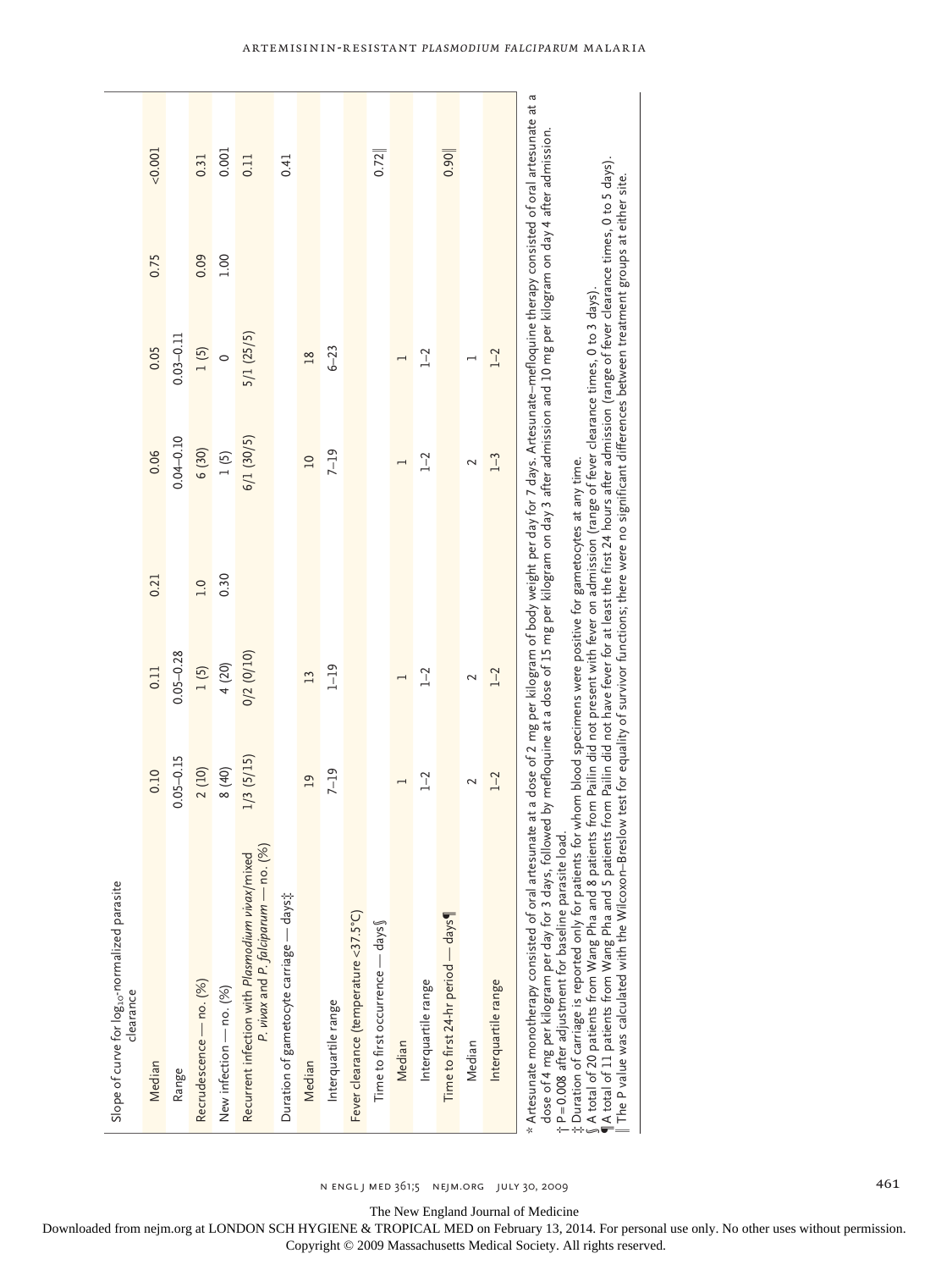and probes.18 The *P. falciparum* 3D7 strain was used as an external control, and the gene encoding β-tubulin as an internal control. Polymorphisms in *PfMDR1* and the gene encoding *P. falciparum* chloroquine resistance transporter (*PfCRT*) were assessed with the use of a PCR restriction-fragment-length–polymorphism assay or direct gene sequencing. The gene encoding sarco–endoplasmic reticulum calcium ATPase6 (*PfSERCA*) was amplified by means of PCR and then directly sequenced. Analysis was performed with Bioedit software.

# **Statistical Analysis**

We calculated that we would need to enroll 40 patients at each of the two study sites to allow for the detection of a difference between the proportions of patients in whom parasitemia persists after 72 hours after the start of treatment in Wang Pha, Thailand (4%, on the basis of historical data), and Pailin, Cambodia (expected to be at least 25%), with a significance level of 5% and a statistical power of 80%. Data were analyzed by means of Student's t-test, the chi-square test, or the Mann– Whitney U test, as appropriate. Parasite clearance times, fever clearance times, and the duration of gametocyte carriage were assessed by means of survival analysis with the use of the Kaplan–Meier method and the Wilcoxon–Breslow–Gehan test. Rates of gametocyte carriage were calculated as the total carriage time per total person-weeks of follow-up. To adjust for the higher parasite load at baseline in Pailin, the analysis was stratified according to the  $log_{10}$ -normalized parasite load, with strata of less than 5.00 and 5.00 or more. Multivariate regression was also performed, with parasite clearance time as the dependent variable and study site and baseline parasite density as independent variables. Linear regression modeling was performed with the use of serial log parasite counts to estimate the times to clearance of 50% and 90% of the parasite load for each patient. All analyses were performed with the use of Stata software, version 10 (StataCorp).

# **RESULTS**

Between June 2007 and May 2008, a total of 80 patients were enrolled: 40 in Pailin, of whom 11 (28%) were under 16 years of age, and 40 in Wang Pha, where children were not enrolled (Fig. 1 and Table 1, and Table S1 in the Supplementary Appendix, available with the full text of this article at NEJM.org). The number of days of fever before enrollment was similar in Pailin (median, 3 days; range, 1.5 to 8) and in Wang Pha (median, 2 days; range, 1 to 6) ( $P = 0.21$ ).

## **Parasitologic and Clinical Responses**

Parasite clearance was markedly slower in Pailin (Table 2), with a median parasite clearance time for both Pailin treatment groups combined of 84 hours (interquartile range, 60 to 96), as compared with 48 hours (interquartile range, 36 to 66) in both Wang Pha groups (P<0.001). After the start of treatment in Pailin, 73% of patients had parasitemia at 48 hours, 55% at 72 hours, and 20% at 96 hours; the corresponding percentages in Wang Pha were 45%, 8%, and 3% (P<0.001). In Pailin, the parasite density at baseline was similar in children under 16 years of age (geometric mean, 50,046 per cubic millimeter; 95% confidence interval [CI], 22,767 to 110,007) and in children at least 16 years of age and adults (geometric mean, 71,366 per cubic millimeter; 95% CI, 49,614 to 102,654)  $(P=0.33)$ . In Pailin, the median parasite clearance time among the 11 children was 78 hours (interquartile range, 60 to 96), as compared with 84 hours (interquartile range, 66 to 96) among the 29 adults and children at least 16 years of age  $(P=0.67)$ . To assess whether exclusion of children from the Wang Pha, Thailand, study influenced the results, data from the Cambodian children were excluded from the analysis; the difference in parasite clearance times between the two study sites remained significant (P<0.001) (Table S2 in the Supplementary Appendix). We also compared the parasite clearance times as calculated on the basis of daily parasite counts in 3264 patients (1996 adults and children at least 16 years of age, and 1268 children under 16 years of age) in the Thailand study area between 1995 and 2007, as well as the times as calculated on the basis of counts every 6 hours in 1214 patients with hyperparasitemia (449 adults and children at least 16 years of age, and 765 children under 16 years of age) who were treated with artesunate-containing regimens. After adjustment for parasitemia, study location, and year of admission, there was no significant difference for children under 16 years of age as compared with adults and children at least 16 years of age in parasite clearance times (P>0.20 for all comparisons).

The difference in parasite clearance times also

The New England Journal of Medicine

Downloaded from nejm.org at LONDON SCH HYGIENE & TROPICAL MED on February 13, 2014. For personal use only. No other uses without permission.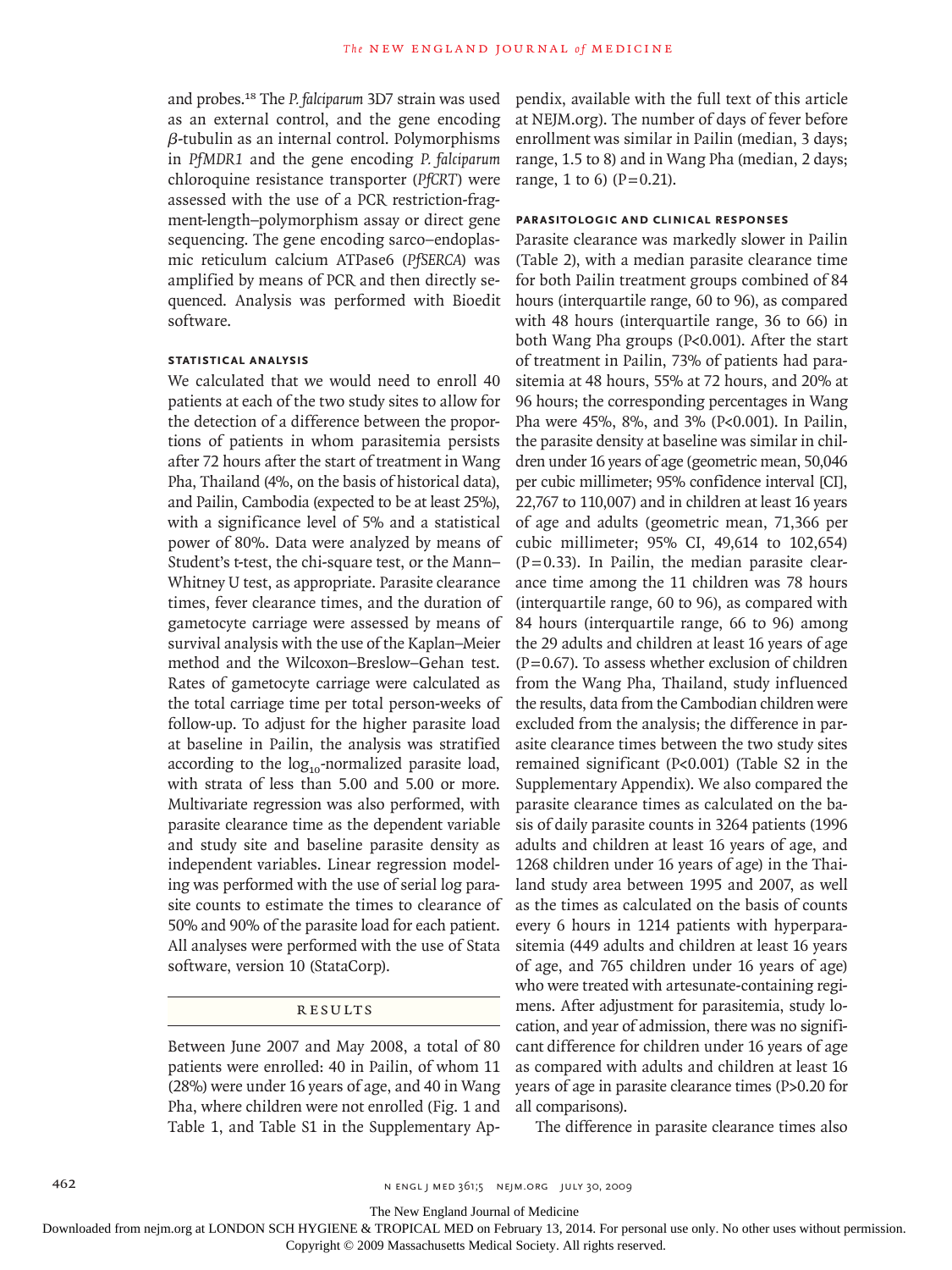remained significant when the analysis was stratified according to the  $log_{10}$ -normalized parasite density on admission  $(P=0.008)$ . Further analysis involving linear regression, adjusted for baseline parasite density, showed that site was a significant independent predictor of the time to parasite clearance, whether children were included in the model (coefficient, 18.1; 95% CI, 8.9 to 27.2; P<0.001) or excluded from the model (coefficient, 18.7; 95% CI, 8.0 to 29.4; P=0.001). Other measures of parasite reduction that are less dependent on the initial parasite load, including the parasitereduction ratios after 24 and 48 hours and the slope of the  $log_{10}$ -normalized parasite clearance over time, were also markedly different between the study sites (Table 2 and Fig. 2).

In Pailin, there was no evident dose–response relationship for artesunate: the median parasite clearance time was 84 hours (interquartile range, 54 to 96) for the dose of 2 mg per kilogram and 72 hours (interquartile range, 60 to 96) for the dose of 4 mg per kilogram  $(P=0.61)$ . In contrast, in Wang Pha, patients treated with artesunate at a dose of 4 mg per kilogram had faster parasite clearance (median, 48 hours; interquartile range, 30 to 54) than those treated with artesunate at a dose of 2 mg per kilogram (median, 54; interquartile range, 42 to 72) ( $P=0.02$ ) (Table 2).

Fever clearance times did not differ significantly between the two study sites (Table 2). Early treatment failure, defined as parasitemia and fever persisting for more than 3 days (≥72 hours) after the start of treatment,<sup>2</sup> occurred in 3 of the 40 patients (8%) in Pailin, as compared with none in Wang Pha  $(P=0.20)$ . In the artesunate-monotherapy group, late parasitologic failure (defined as PCR-confirmed recrudescence of *P. falciparum* infection  $>7$  days after the start of treatment)<sup>2</sup> occurred in 6 of the 20 patients (30%) in Pailin after a median of 28 days (range, 21 to 35) and in 2 of the 20 patients (10%) in Wang Pha, after 21 days for both patients. In the artesunate–mefloquine group, there were no occurrences of early treatment failure, and late parasitologic failure occurred in 1 of the 20 patients (5%) at each site, after 49 days in Pailin and 34 days in Wang Pha. Reinfection was more common in Wang Pha than in Pailin (P=0.001) (Table 2). Recurrent infection with *P. vivax* was common at both study sites. The median duration of patent gametocytemia per person-weeks of follow-up was 0.06 weeks (95% CI, 0.05 to 0.07) in Wang Pha and 0.07 weeks



**Figure 2. Parasite Clearance Curves.**

game therapy consisted or artestinate at a dose of 4 mg per kilogram for<br>3 days followed by mefloquine at a dose of 15 mg per kilogram on day 3 the 20 patients in each treatment group. The T bars indicate half of the inges. Artesunate monotherapy consisted of artesuna quine therapy consisted of artesunate at a dose of 4 mg per kilogram for dose of 2 mg per kilogram of body weight for 7 days. Artesunate–meflo- $\overline{\phantom{0}}$ after admission and 10 mg per kilogram on day 4 after admission.<br>. terquartile ranges. Artesunate monotherapy consisted of artesunate at a The data are  $log_{10}$ -normalized median parasite densities over time among

**Figure has been redrawn and type has been reset.**

 $(95\% \text{ CI}, 0.06 \text{ to } 0.08) \text{ in Pain (P=0.13)}.$  The duration of gametocyte carriage in patients who had gametocytemia at any time also did not differ significantly between the sites (Table 2).

The number of patients reporting an adverse event did not differ significantly between the two treatment groups (Table S3 in the Supplementary Appendix). Dizziness, joint pain, muscle pain, and sleepiness were more common in Wang Pha, whereas nausea, abdominal pain, and fatigue were reported more frequently in Pailin. No serious adverse events were observed.

#### **Pharmacokinetics**

Body-weight–normalized doses of the study drugs were similar at the two study sites. Plasma-concentration profiles of artesunate and dihydroartemisinin, and the pharmacokinetic variables derived from them, were generally similar at the two sites, although the areas under the concentration–time curves were slightly greater in Pailin (Table 3). There was no significant correlation between the maximum concentration of artesu-

The New England Journal of Medicine

Downloaded from nejm.org at LONDON SCH HYGIENE & TROPICAL MED on February 13, 2014. For personal use only. No other uses without permission.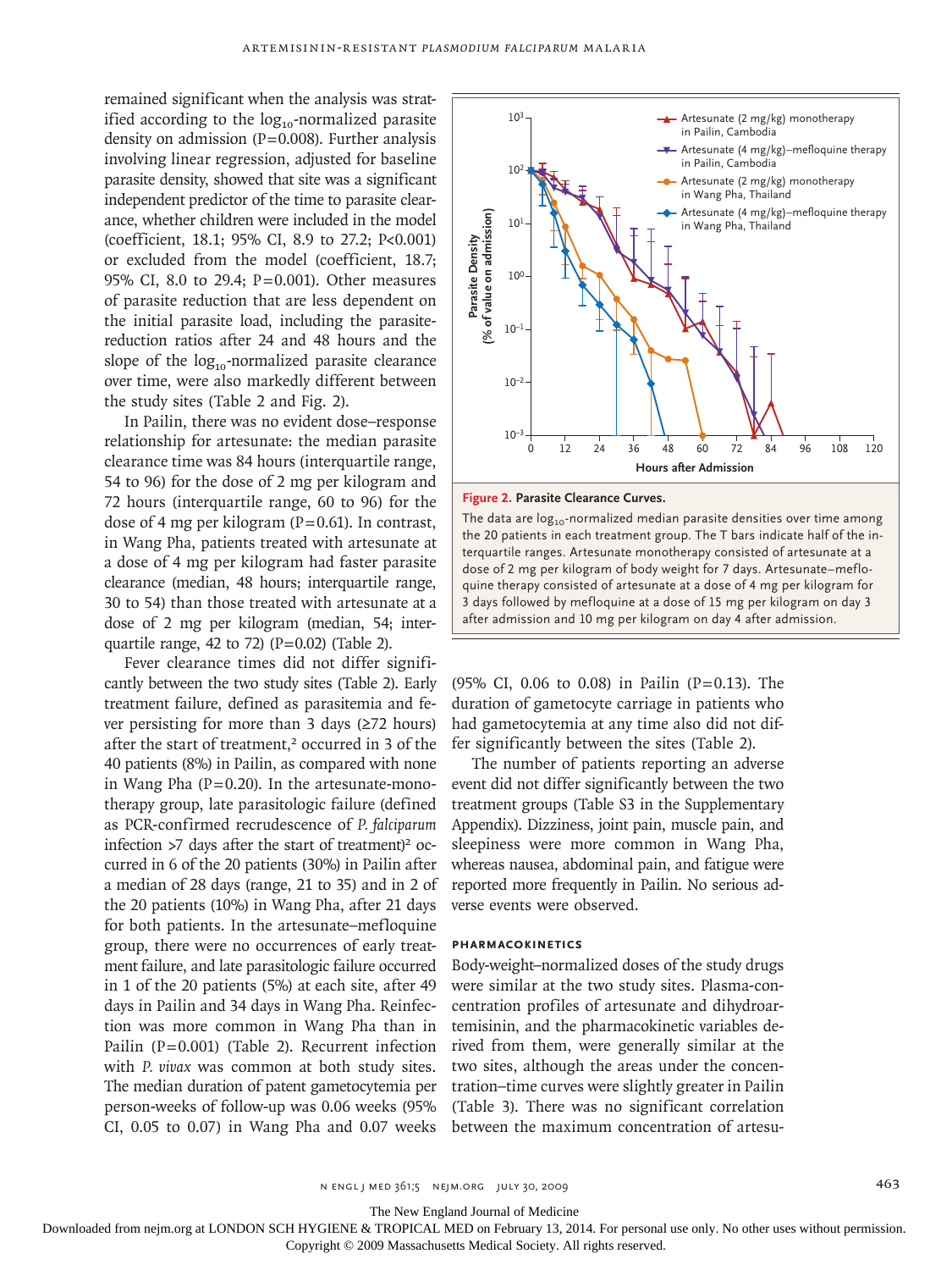| Table 3. Results of Noncompartmental Analysis of First-Dose Pharmacokinetics, According to Study Drug.* |                        |                                                   |                                                  |                         |                             |                                 |                        |
|---------------------------------------------------------------------------------------------------------|------------------------|---------------------------------------------------|--------------------------------------------------|-------------------------|-----------------------------|---------------------------------|------------------------|
| Variable                                                                                                | Wang Pha, Thailand     |                                                   | Pailin, Cambodia                                 |                         |                             | P Value for Wang Pha vs. Pailin |                        |
|                                                                                                         | Artesunate<br>$(N=20)$ | Artesunate-<br>Monotherapy Mefloquine<br>$(N=20)$ | Artesunate<br>Monotherapy Mefloquine<br>$(N=20)$ | Artesunate-<br>$(N=19)$ | Both<br>Treatment<br>Groups | Monotherapy Mefloquine          | Artesunate Artesunate- |
| Dose (mg/kg)                                                                                            |                        |                                                   |                                                  |                         |                             |                                 |                        |
| Median                                                                                                  | 2.03                   | 4.03                                              | 2.01                                             | 3.95                    |                             | 0.41                            | 0.81                   |
| Range                                                                                                   | $1.81 - 2.14$          | $3.85 - 4.09$                                     | $1.83 - 2.33$                                    | $3.80 - 4.17$           |                             |                                 |                        |
| Artesunate                                                                                              |                        |                                                   |                                                  |                         |                             |                                 |                        |
| Maximum plasma drug concentration (nM)                                                                  |                        |                                                   |                                                  |                         |                             |                                 |                        |
| Median                                                                                                  | 444                    | 522                                               | 702                                              | 822                     |                             | 0.47                            | 0.09                   |
| Range                                                                                                   | 83-1300                | 120-3720                                          | 79-2540                                          | 97-4590                 |                             |                                 |                        |
| Time to maximum concentration (hr)                                                                      |                        |                                                   |                                                  |                         |                             |                                 |                        |
| Median                                                                                                  | 0.38                   | 0.50                                              | 0.50                                             | 1.00                    | 0.002                       |                                 |                        |
| Range                                                                                                   | $0.25 - 0.98$          | $0.25 - 3.00$                                     | $0.25 - 2.00$                                    | $0.25 - 2.00$           |                             |                                 |                        |
| Terminal elimination half-life (min)                                                                    |                        |                                                   |                                                  |                         |                             |                                 |                        |
| Median                                                                                                  | 22.3                   | 34.6                                              | 17.2                                             | 17.4                    | 0.17                        |                                 |                        |
| Range                                                                                                   | $8.6 - 180.0$          | $8.0 - 105.0$                                     | $7.7 - 82.4$                                     | $9.4 - 62.7$            |                             |                                 |                        |
| $AUC_{o-24}$ (hr $\times$ nM)                                                                           |                        |                                                   |                                                  |                         |                             |                                 |                        |
| Median                                                                                                  | 333                    | 616                                               | 450                                              | 880                     |                             | 0.14                            | 0.01                   |
| Range                                                                                                   | 167-602                | 227-1320                                          | $163 - 969$                                      | 345-2090                |                             |                                 |                        |
| Dihydroartemisinin                                                                                      |                        |                                                   |                                                  |                         |                             |                                 |                        |
| Maximum plasma drug concentration (nM)                                                                  |                        |                                                   |                                                  |                         |                             |                                 |                        |
| Median                                                                                                  | 3020                   | 4190                                              | 2820                                             | 5590                    |                             | 0.50                            | 0.11                   |
| Range                                                                                                   | 523-5690               | 1650-11,300                                       | 543-10,600                                       | 2950-17,900             |                             |                                 |                        |
| Time to maximum concentration (hr)                                                                      |                        |                                                   |                                                  |                         |                             |                                 |                        |
| Median                                                                                                  | 1.00                   | 1.01                                              | 1.00                                             | 1.50                    | 0.09                        |                                 |                        |
| Range                                                                                                   | $0.48 - 2.98$          | $0.48 - 3.00$                                     | $0.50 - 4.00$                                    | $0.42 - 3.00$           |                             |                                 |                        |
| Terminal elimination half-life (min)                                                                    |                        |                                                   |                                                  |                         |                             |                                 |                        |
| Median                                                                                                  | 42.3                   | 50.9                                              | 50.1                                             | 45.9                    | 0.26                        |                                 |                        |
| Range                                                                                                   | $23.8 - 94.6$          | $30.1 - 70.8$                                     | $28.1 - 95.1$                                    | $32.4 - 94.3$           |                             |                                 |                        |
| $AUC_{Q-24}$ (hr $\times$ nM)                                                                           |                        |                                                   |                                                  |                         |                             |                                 |                        |
| Median                                                                                                  | 4600                   | 10,400                                            | 4860                                             | 14,500                  |                             | 0.34                            | 0.04                   |
| Range                                                                                                   | 1940-9330              |                                                   | 4770-20,000 1920-15,400 6540-19,900              |                         |                             |                                 |                        |

\* Artesunate monotherapy consisted of oral artesunate at a dose of 2 mg per kilogram of body weight per day for 7 days. Artesunate– mefloquine therapy consisted of oral artesunate at a dose of 4 mg per kilogram per day for 3 days, followed by mefloquine at a dose of 15 mg per kilogram on day 3 after admission and 10 mg per kilogram on day 4 after admission. AUC<sub>0-24</sub> denotes the area under the plasma concentration–time curve after the first dose.

> nate or dihydroartemisinin, or the area under the concentration–time curve, and measures of parasite clearance (parasite clearance time and parasite-reduction ratios after 24 and 48 hours) or the risk of treatment failure (Fig. S1 in the Supplementary Appendix). Exclusion of children from the analysis did not affect these findings.

# **In Vitro Sensitivity Testing**

Reliable fitting of the hypoxanthine-uptake curves for artesunate and dihydroartemisinin was possible for 18 of the 40 patients for both drugs in Pailin and 32 of 40 patients and 30 of 40 patients, respectively, in Wang Pha. The median 50% inhibitory concentration of artesunate in

464 **n engl j med 361;5 nejm.org july 30, 2009** n engl j med 361;5 nejm.org july 30, 2009

The New England Journal of Medicine

Downloaded from nejm.org at LONDON SCH HYGIENE & TROPICAL MED on February 13, 2014. For personal use only. No other uses without permission.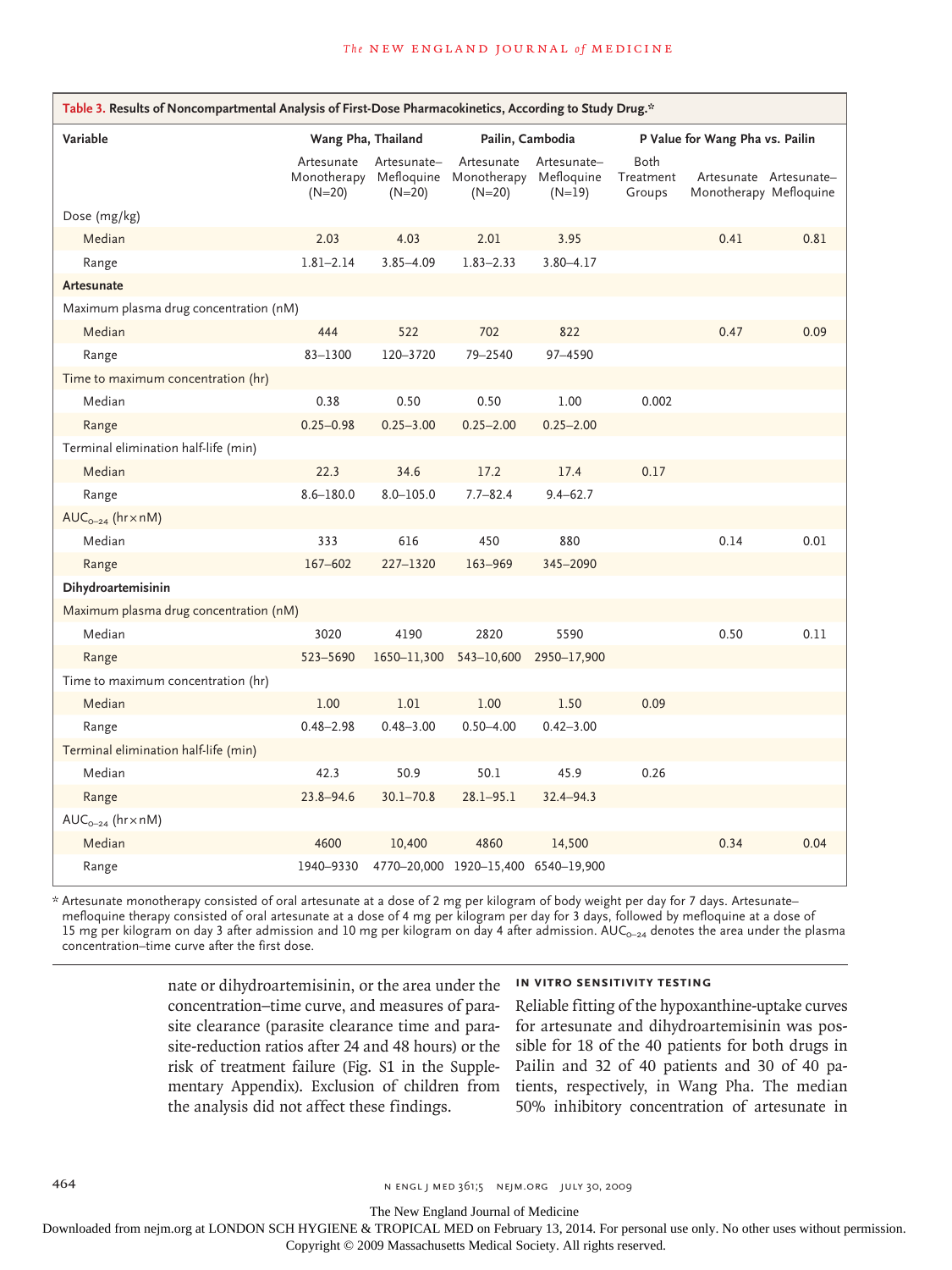

Pailin was 1.9 nM (interquartile range, 1.3 to 3.4), as compared with 3.2 nM (interquartile range, 1.7 to 4.1) in Wang Pha ( $P=0.07$ ) and 2.7 nM for the reference strain 3D7. The median 50% inhibitory tained multiple concentration of dihydroartemisinin in Pailin was 2.3 nM (interquartile range, 1.1 to 3.2), as compared with 1.5 nM (interquartile range, 0.7 to 2.2) in Wang Pha  $(P=0.04)$  and 2.3 nM for the reference 3D7 (Fig. 3). There were no significant correlations between the 50% inhibitory concentration of artesunate or dihydroartemisinin and the parasite clearance times in Pailin (artesunate:  $r=0.07$ ,  $P=0.70$ ; dihydroartemisinin:  $r=0.19$ ,  $P=0.33$ ) or Wang Pha (artesunate:  $r=0.20$ ,  $P=0.44$ ; dihydroartemisinin:  $r=0.28$ ,  $P=0.23$ ). The 50% inhibitory concentrations of mefloquine and chloroquine did not differ significantly between the two study sites (Fig. 3).

# **Molecular Markers of Resistance**

In Pailin, 38 of 40 patients (95%) had parasites that contained single copies of *PfMDR1,* and the 2 remaining patients (5%) had two copies, both as-temisinin resistance, were not detected.

ange, 1.3 to 3.4), sociated with 50% inhibitory concentrations of ge, 1.7 mefloquine exceeding 150 nM. In Wang Pha, 18 of the 40 patients (45%) had isolates that contained multiple copies of PfMDR1 (median, 2; range, 1 to 3; P<0.001). We did not detect any point mutations in the *PfMDR1* gene at positions N86Y, S1034C, N1042D, and D1246Y, but the mutant codon Y184F was found in isolates from 32 of the 40 patients (80%) in Pailin and 12 of the 40 patients (30%) in Wang Pha. All parasites had the K76T mutation in the *PfCRT* gene. Fulllength sequencing of the *PfSERCA* gene revealed sporadic point mutations noted as I89T (in isolates from 5 of 50 patients), N465S (in isolates from 7 of 44 patients), and E847K (in isolates from 1 of 45 patients), with similar frequencies at the two study sites. The number of insertion–deletion mutations of T-A repeats located in the intron region of the gene (nt3621-3671) varied among parasites (range, 10 to 19) but did not differ between the two sites. The *PfSERCA* L263E and S769 N polymorphisms, proposed to confer ar-

n engl j med 361;5 nejm.org july 30, 2009 465

The New England Journal of Medicine

Downloaded from nejm.org at LONDON SCH HYGIENE & TROPICAL MED on February 13, 2014. For personal use only. No other uses without permission.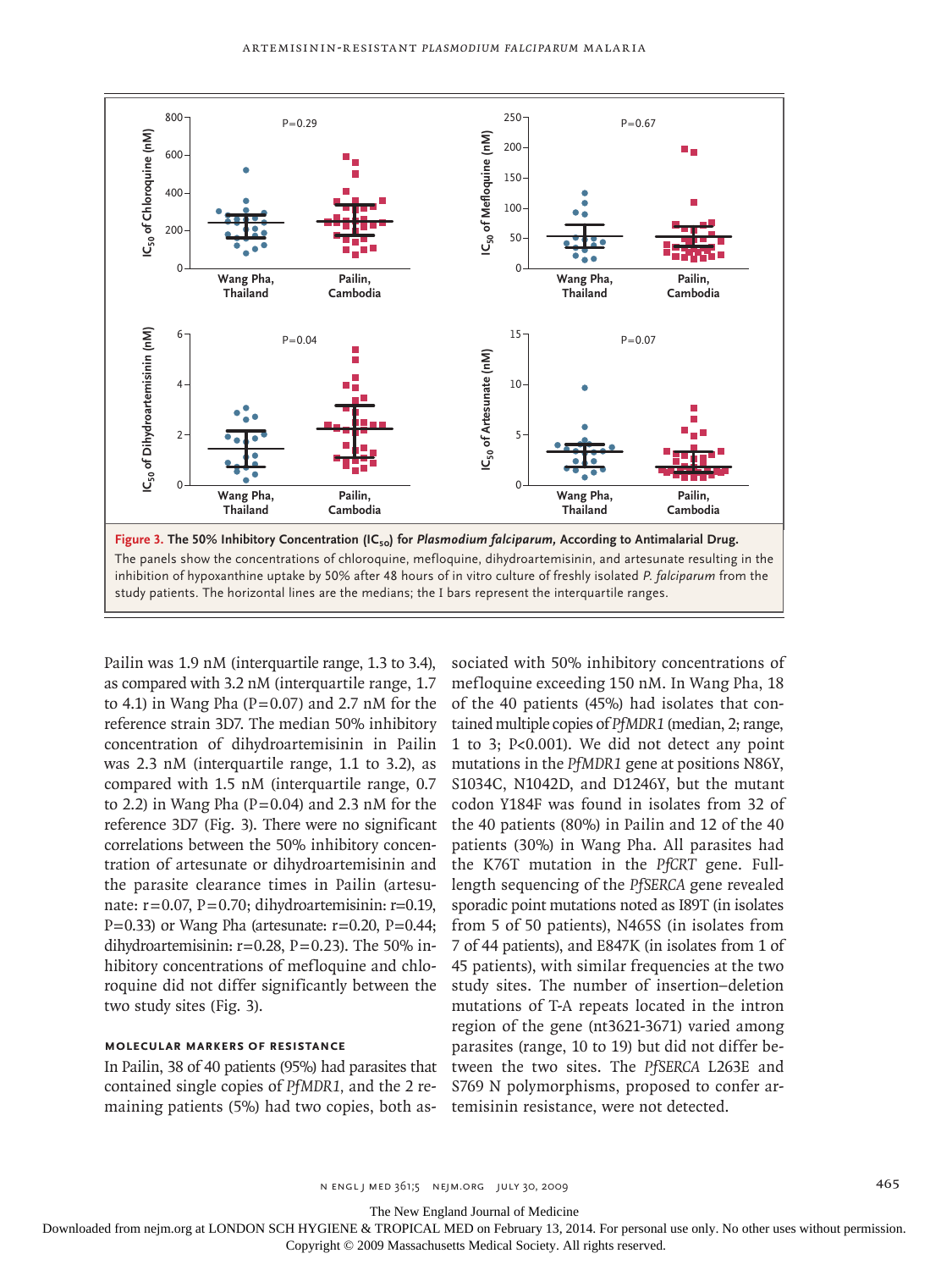# Discussion

Our study shows that *P. falciparum* parasites from patients in Pailin, western Cambodia, had significantly reduced in vivo susceptibility to artesunate, as compared with parasites from northwestern Thailand — or indeed, apparently, anywhere else in the world. Artesunate resistance was characterized by a markedly prolonged time to parasite clearance, with relatively little heterogeneity among patients. These reduced parasitologic responses could not be explained by pharmacokinetic or other host factors.

The principal pharmacodynamic advantage of using artemisinins rather than other antimalarial drugs is that they accelerate parasite clearance<sup>1</sup> by clearing young, circulating, ring-stage parasites and preventing the further maturation and sequestration of these parasites.<sup>19,20</sup> This effect accounts for the rapidity of the therapeutic response, its lifesaving benefit in patients with severe malaria, and the notable gametocytocidal activity of the drugs. A few cases of reduced efficacy of artemisinin-based combination therapy have been reported previously. Most of these cases can be explained by the counterfeit nature of the drugs tested.21 In 2002–2003, decreased in vitro sensitivity of *P. falciparum* to artemether was reported in French Guiana (but not in Cambodia) and was associated with the S769N mutation in the PfSERCA gene.<sup>22,23</sup> There were no clinical correlates. In our study, there was no consistent pattern of *PfSERCA* mutations, despite clear evidence of in vivo artesunate resistance.

Monitoring in western Cambodia has shown a decline in the efficacy of artemisinin-based combination therapy in recent years, but the relative contributions of resistance to artemisinin, the partner drug, and other factors have been unclear.7-10,24 In a recent Cambodian study, increased numbers of copies of the *PfMDR1* gene, a wellestablished cause of mefloquine resistance,<sup>18</sup> was associated with high failure rates with artesunate– mefloquine therapy.<sup>7,25</sup> In the current study, despite artesunate resistance, the efficacy of artesunate–mefloquine use was excellent in Pailin (63-day cure rate, 95%), presumably because 95% of parasite isolates had a single *PfMDR1* copy. *PfMDR1* amplification also causes a small decrease in artemisinin susceptibility,<sup>18</sup> but neither this nor any other molecular markers of antimalarial-drug resistance that we evaluated could explain the resistance to artesunate in Pailin.

There was an unexpected discrepancy between the slow clinical and parasitologic responses in Pailin and the relatively normal in vitro susceptibility. The discrepancy can be explained by the reduced susceptibility of the young, ring-form parasites as compared with the more mature trophozoites and schizonts. Currently available in vitro susceptibility tests assess drug exposure over the entire parasite cycle; therefore, the results would be relatively unaffected if only part of the cycle were affected by the mechanism underlying the resistance. Previous studies have not indicated significant differences in parasitologic responses within the dose range that we evaluated (2 to 4 mg per kilogram per day).<sup>26</sup> A concentration–effect relationship was evident in Wang Pha but not in Pailin, suggesting that a small shift to the right along the dose–response curve may also have occurred at the Thai–Burmese border.<sup>27</sup>

Chloroquine and sulfadoxine–pyrimethamine resistance in *P. falciparum* emerged in the late 1950s and 1960s on the Thai–Cambodian border and spread across Asia and then Africa, contributing to millions of deaths from malaria.28,29 Artemisinins have been available as monotherapies in western Cambodia for more than 30 years, in a variety of forms and doses, whereas in most countries (other than China, where they were discovered), they have been a relatively recent introduction.<sup>1</sup> Despite the early implementation of an active malaria-control program by the Ministry of Health of Cambodia, including the introduction of artemisinin-based combination therapies in 2001, a recent survey showed that 78% of artemisinin use in western Cambodia consisted of monotherapy provided through the private sector.30 The extended period of often-suboptimal use, and the genetic background of parasites from this region,<sup>31</sup> might have contributed to the emergence and subsequent spread of these new artemisinin-resistant parasites in western Cambodia. In contrast, artemisinin derivatives have been used almost exclusively in combination with mefloquine on the Thai–Burmese border, where parasitologic responses to artemisinins remain good, even after 15 years of intensive use.<sup>27</sup> Measures for containment are now urgently needed to limit

The New England Journal of Medicine

Downloaded from nejm.org at LONDON SCH HYGIENE & TROPICAL MED on February 13, 2014. For personal use only. No other uses without permission.